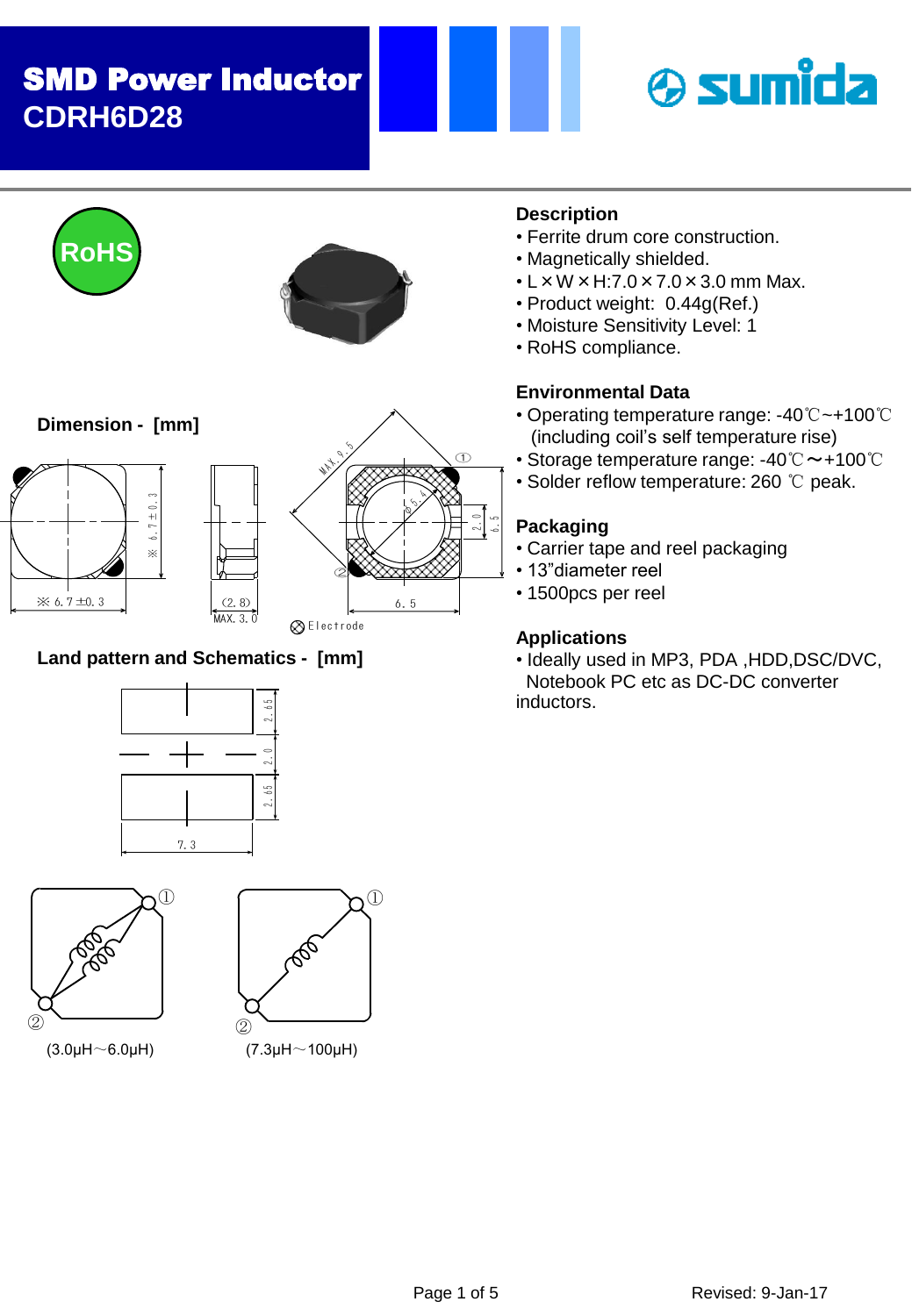

#### **Electrical Characteristics**

| Part Name        | Stamp           | Inductance<br>$(\mu H)$<br>[within] $\divideontimes$ 1 | $D.C.R.(\Omega)$<br>Max. (Typ.)<br>(at $20^{\circ}$ ) | <b>Rated Current</b><br>$(A) \times 2$ |
|------------------|-----------------|--------------------------------------------------------|-------------------------------------------------------|----------------------------------------|
| CDRH6D28NP-3R0NC | 3R <sub>0</sub> | $3.0 \pm 30\%$                                         | 24m (18m)                                             | 3.00                                   |
| CDRH6D28NP-3R9NC | 3R9             | $3.9 \pm 30\%$                                         | 27m (20m)                                             | 2.60                                   |
| CDRH6D28NP-5R0NC | 5R0             | $5.0 \pm 30\%$                                         | 31m (23m)                                             | 2.40                                   |
| CDRH6D28NP-6R0NC | 6R <sub>0</sub> | $6.0 \pm 30\%$                                         | 35m (26m)                                             | 2.25                                   |
| CDRH6D28NP-7R3NC | 7R3             | $7.3 \pm 30\%$                                         | 54m (40m)                                             | 2.10                                   |
| CDRH6D28NP-8R6NC | 8R6             | $8.6 \pm 30\%$                                         | 58m (43m)                                             | 1.85                                   |
| CDRH6D28NP-100NC | 100             | $10 + 30%$                                             | 65m (48m)                                             | 1.70                                   |
| CDRH6D28NP-120NC | 120             | $12 + 30%$                                             | 70m (52m)                                             | 1.55                                   |
| CDRH6D28NP-150NC | 150             | $15 + 30%$                                             | 84m (62m)                                             | 1.40                                   |
| CDRH6D28NP-180NC | 180             | $18 + 30%$                                             | 95m (70m)                                             | 1.32                                   |
| CDRH6D28NP-220NC | 220             | $22 \pm 30\%$                                          | 128m (95m)                                            | 1.20                                   |
| CDRH6D28NP-270NC | 270             | $27 + 30%$                                             | 142m(105m)                                            | 1.05                                   |
| CDRH6D28NP-330NC | 330             | $33 \pm 30\%$                                          | 165m(122m)                                            | 0.97                                   |
| CDRH6D28NP-390NC | 390             | $39 + 30%$                                             | 210m(156m)                                            | 0.86                                   |
| CDRH6D28NP-470NC | 470             | $47 + 30%$                                             | 238m(176m)                                            | 0.80                                   |
| CDRH6D28NP-560NC | 560             | $56 + 30%$                                             | 277m(205m)                                            | 0.73                                   |
| CDRH6D28NP-680NC | 680             | $68 + 30%$                                             | 304m(225m)                                            | 0.65                                   |
| CDRH6D28NP-820NC | 820             | $82 + 30%$                                             | 390m(290m)                                            | 0.60                                   |
| CDRH6D28NP-101NC | 101             | $100 \pm 30\%$                                         | 535m(397m)                                            | 0.54                                   |

※1. Inductance measuring condition: at 100kHz.

 $\&$ 2. Rated current: The DC current at which the inductance decreases to 65% of it's nominal value or when ∆t=30℃, whichever is lower (Ta=20℃).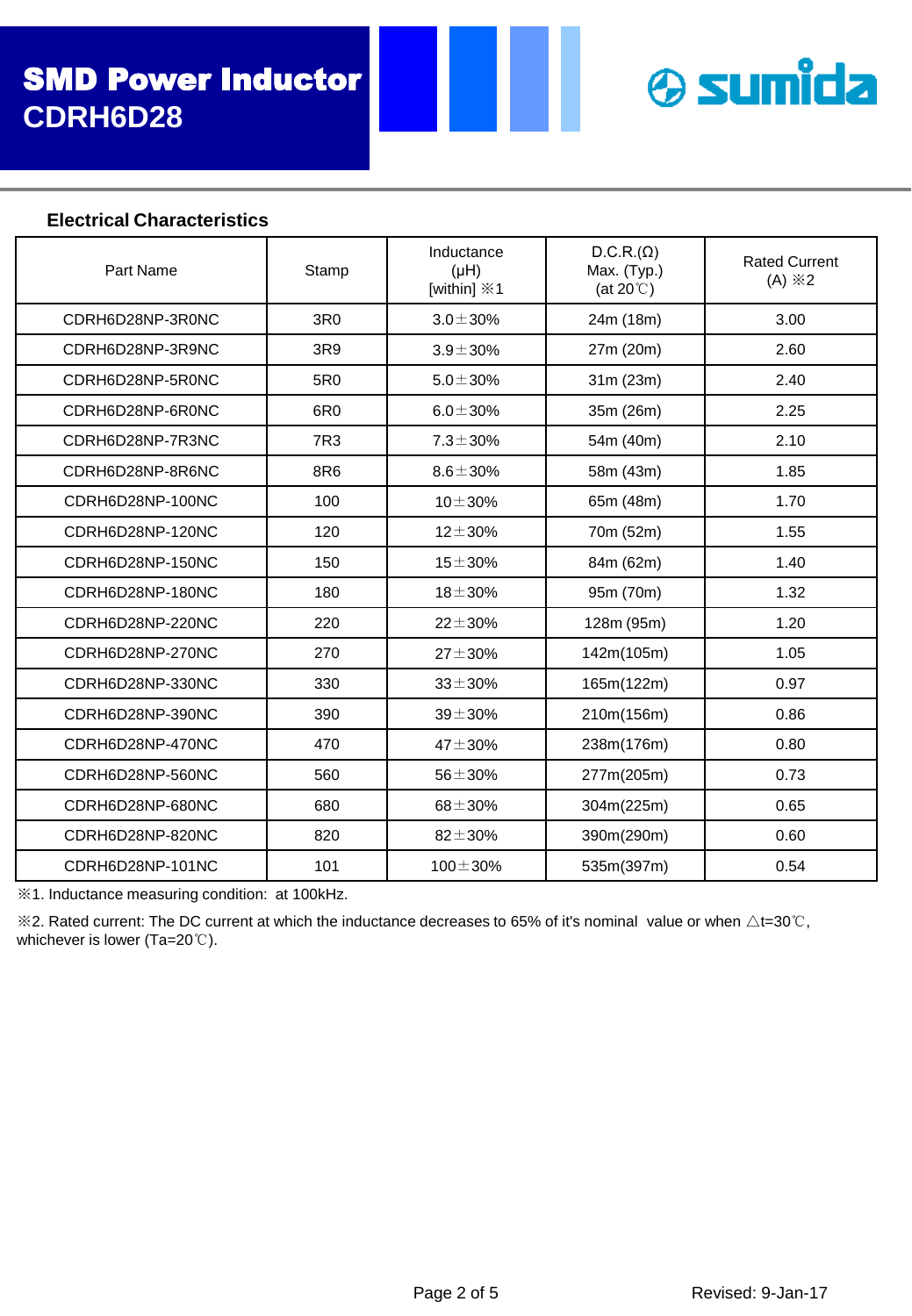# SMD Power Inductor **CDRH6D28**







 $\Omega$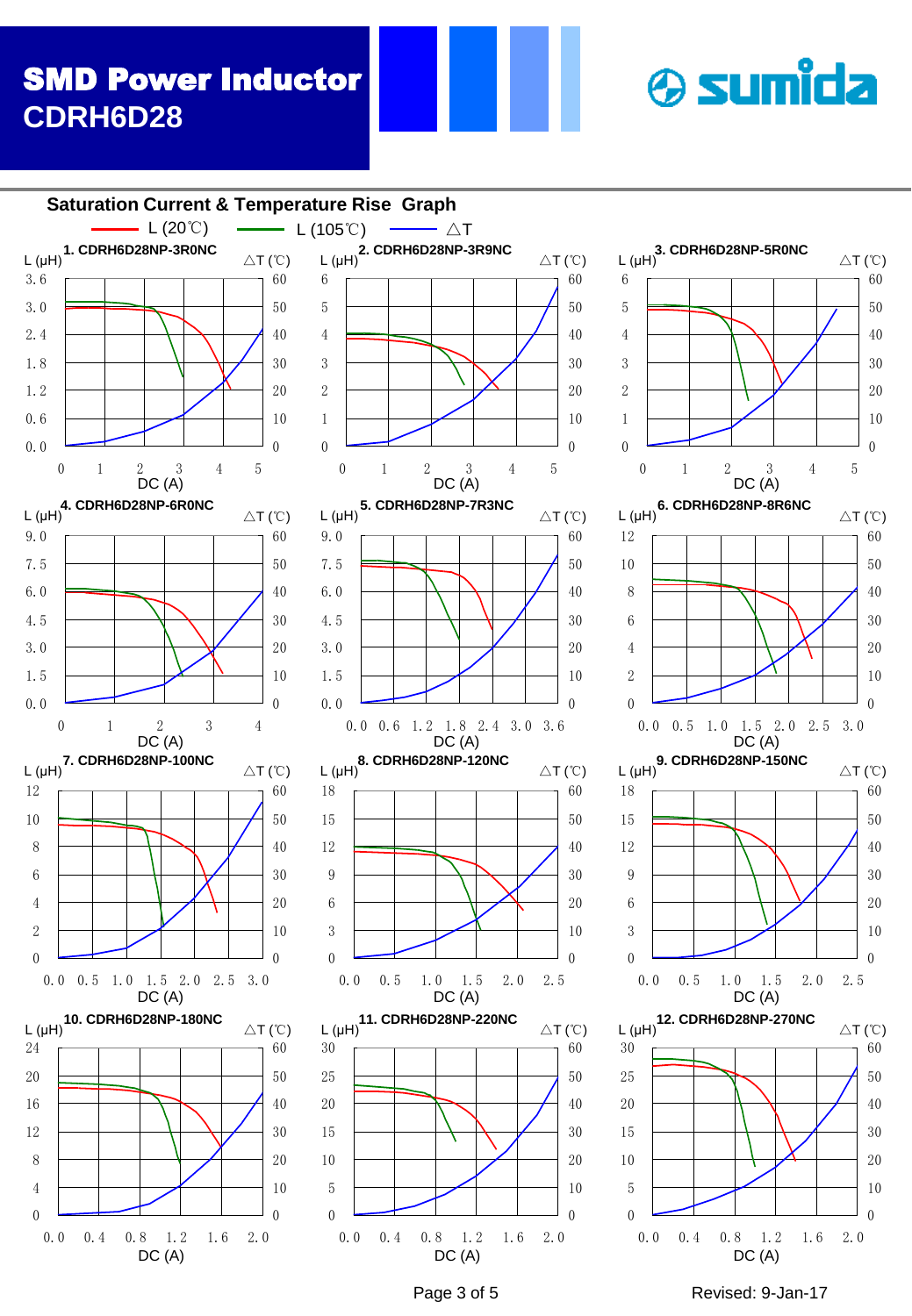# SMD Power Inductor **CDRH6D28**







 $\triangle T$  (°C)